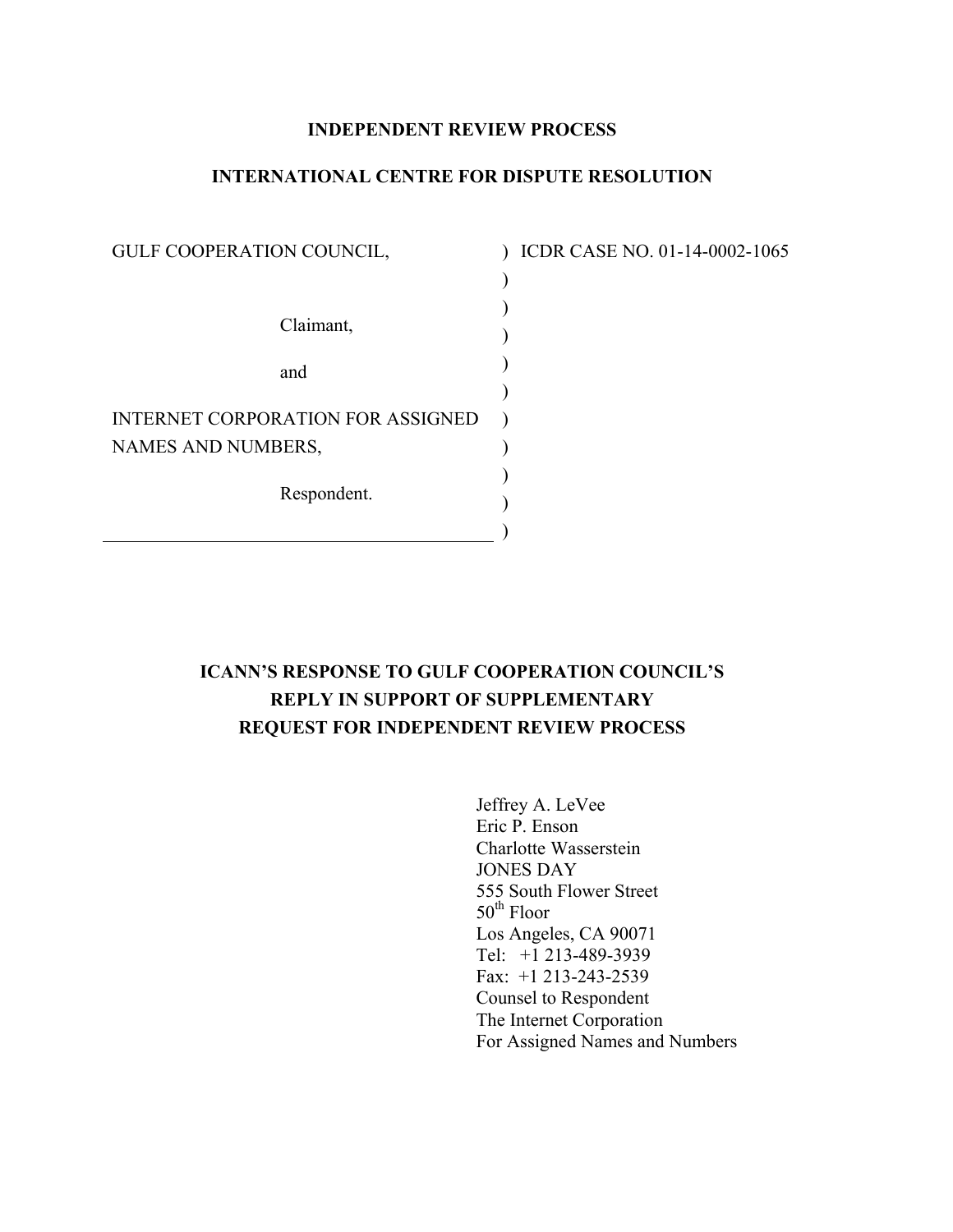#### **INTRODUCTION**

The Internet Corporation for Assigned Names and Numbers ("ICANN") hereby submits its Response to the Reply In Support of Its Supplementary Request for Independent Review Process ("Reply") submitted by claimant Gulf Cooperation Council (the "GCC") on 29 March 2016.

1. The GCC's Reply reasserts the same three arguments set out in its prior briefs, none of which identify any ICANN Board conduct that was inconsistent with ICANN's Articles of Incorporation ("Articles") or Bylaws, which is the only question at issue in this IRP. First, the GCC claims that the ICANN Board violated the Articles and Bylaws because it did not stall the processing of the .PERSIANGULF application ("Application") in order to consult with the Governmental Advisory Committee ("GAC") after the GAC stated that it "*does not object*" to the Application proceeding. This argument, however, invents Board obligations that do not exist, as clearly set forth in the Applicant Guidebook ("Guidebook"). Second, the GCC again claims that it will be materially affected if the Application proceeds to delegation, but the GCC still fails to provide any concrete example of how operation of .PERSIANGULF would cause injury or harm to it or any of its members. Third, in a final effort to argue that this IRP Request is not time-barred, the GCC relies on (and mischaracterizes) email discussions between counsel regarding the logistics of a post-IRP cooperative engagement process ("CEP"). However, the correspondence that the GCC submitted to support this argument actually demonstrates that there was no tolling of the IRP deadline.<sup>1</sup>

2. The GCC's objection to – and intolerance of – the Application is not what is at

<sup>&</sup>lt;sup>1</sup> The Reply also discusses ICANN's transparency obligations (Reply at Pgs. 5-7), but ICANN already responded to these arguments in its Response to the Claimant's Supplementary IRP Request (at Pgs. 7-12).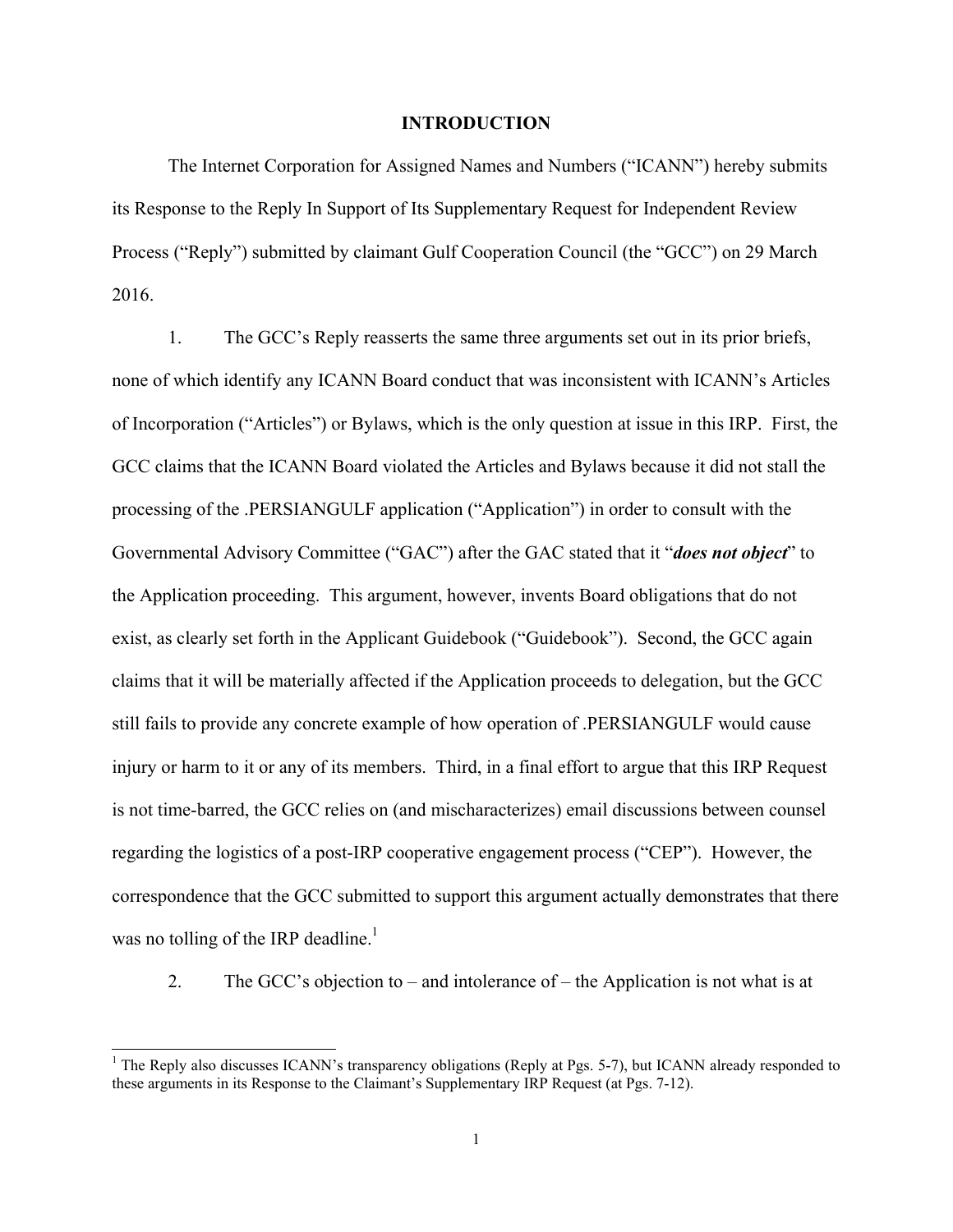issue in this IRP. Instead, the only question is whether the ICANN Board's evaluation of the Application was consistent with ICANN's Articles and Bylaws. At every step, the Board complied with the Articles and Bylaws, and followed the processes set forth in the Guidebook. As such, the GCC's Supplementary IRP Request should be denied.

## **BACKGROUND**

3. The parties' extensive prior briefing in these proceedings sets forth the relevant background facts. But two circumstances warrant emphasis, here. First, as a result of a significant investment of time and resources on the part of the applicant, the Application has already passed a number of important evaluations. Indeed, the Application's Initial Evaluation involved background screening, an assessment of whether the .PERSIANGULF Application was "in contention" with any other applied-for string by reason of string similarity, a review of the Application's proposed DNS stability, registry services, and technical, operational and financial capability, as well as a geographic names review.<sup>2</sup> The Application passed each part of these reviews.3

4. Second, the GCC availed itself of the full gamut of opportunities within the New gTLD Program to object to the Application. These objections were considered by a wide variety of independent third parties, *none of whom found any basis upon which to determine that the Application should not proceed*. Indeed, the GCC, and certain of its member States, first raised its concerns in 2012. Since then, in December 2012, ICANN's Independent Objector ("IO") reviewed the GCC's concerns and found that he had no basis to object to the .PERSIANGULF

 $\overline{\phantom{a}}$ 

https://newgtlds.icann.org/sites/default/files/ier/m6bk8at7iydw5jrsb9zat5ia/ie-1-2128-55439-en.pdf 3 *Id*.

<sup>&</sup>lt;sup>2</sup>Initial Evaluation Report (Resp. Ex. R-27),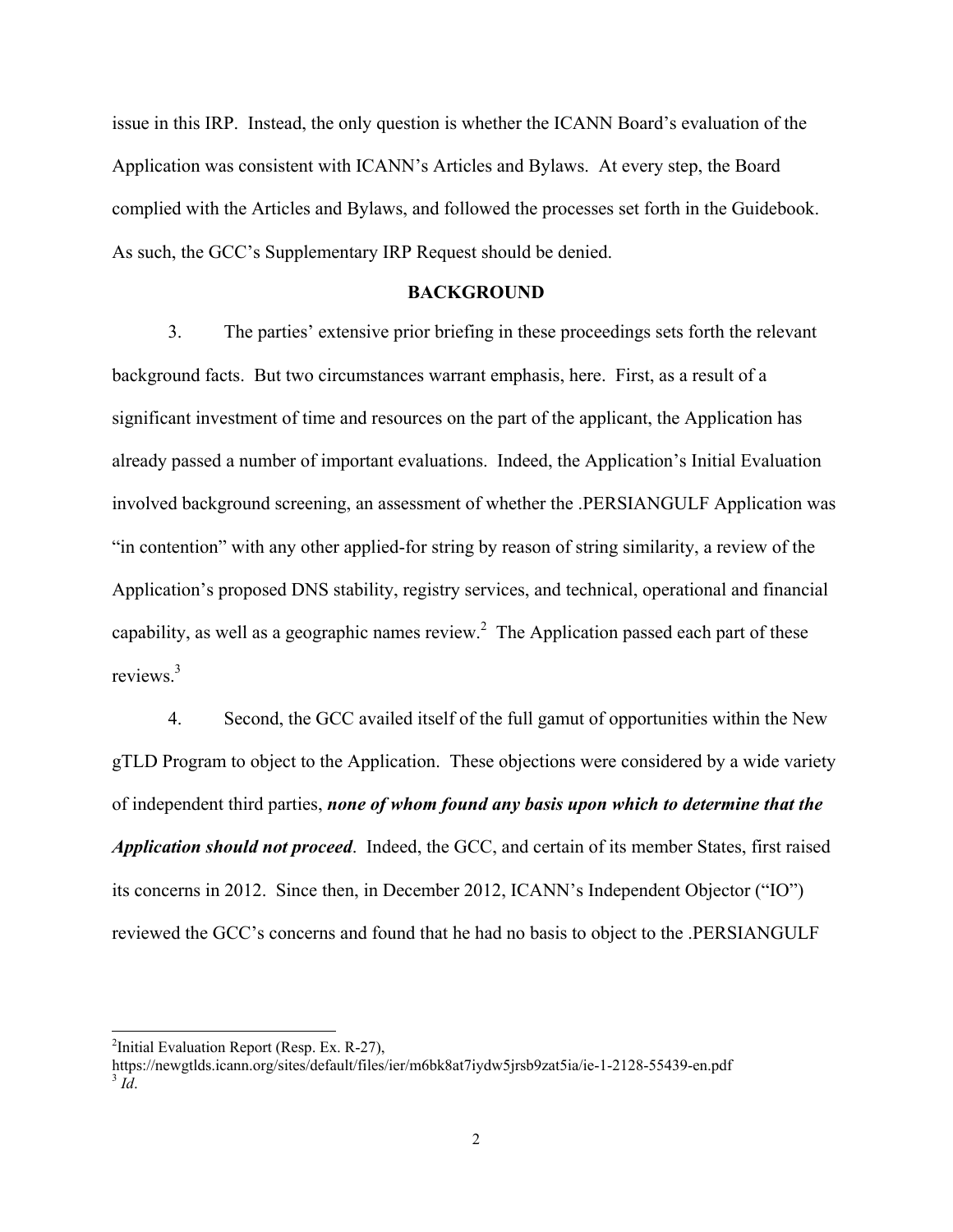Application.<sup>4</sup> Thereafter, in July 2013, the GAC, an independent body that provides advice to ICANN on behalf of governments, completed its review of the Application and informed ICANN that it "*does not object*" to the .PERSIANGULF Application proceeding.<sup>5</sup> Following that, an independent expert appointed by the International Chamber of Commerce ("ICC") to assess the GCC's community objection to the Application determined, in a report issued on 30 October 2013, that the GCC's community objection should be rejected.<sup>6</sup> To be sure, the Board maintains its discretion to intervene with respect to any particular application, regardless of the outcome of these procedures.<sup>7</sup> But the careful consideration, and rejection, of the GCC's concerns at each step of the Application's progress reaffirm the reasonableness of the Board's determination that no such intervention was warranted.

5. It is with that backdrop that the GCC's Reply should be considered. The GCC has had numerous opportunities to present its objections to the Application, each of which were unsuccessful. The same should be true of its Supplementary IRP Request, as the GCC has failed to identify any Board conduct that violated ICANN's Articles or Bylaws.

### **ARGUMENT**

# **I. NOTHING ABOUT THE BOARD'S HANDLING OF THE GAC'S STATEMENT THAT IT DID** *NOT* **OBJECT TO THE APPLICATION SUPPORTS THE GCC'S SUPPLEMENTARY IRP REQUEST.**

6. The Guidebook provides that GAC advice triggers certain Board obligations *only*

when the GAC provides advice *against an application proceeding* in one of three circumstances.

<sup>&</sup>lt;sup>4</sup> The IO's Comments on Controversial Applications (Ex. R-ER-5), http://www.independent-objectornewgtlds.org/home/the-independent-objector-s-comments-on-controversial-applications/persiangulf-generalcomment/.

<sup>5</sup> Durban Communiqué, ¶ IV.1.3 (Cl.'s Annex 24) (emphasis added).

<sup>6</sup> *See* Expert Determination on the GCC's Expert Determination (Cl.'s ER Annex 2). 7

<sup>&</sup>lt;sup>7</sup> Guidebook, § 5.1 (Resp. Ex. R-2) ("The Board reserves the right to individually consider an application for a new gTLD to determine whether approval would be in the best interest of the Internet community. Under exceptional circumstances, the Board may individually consider a gTLD application.")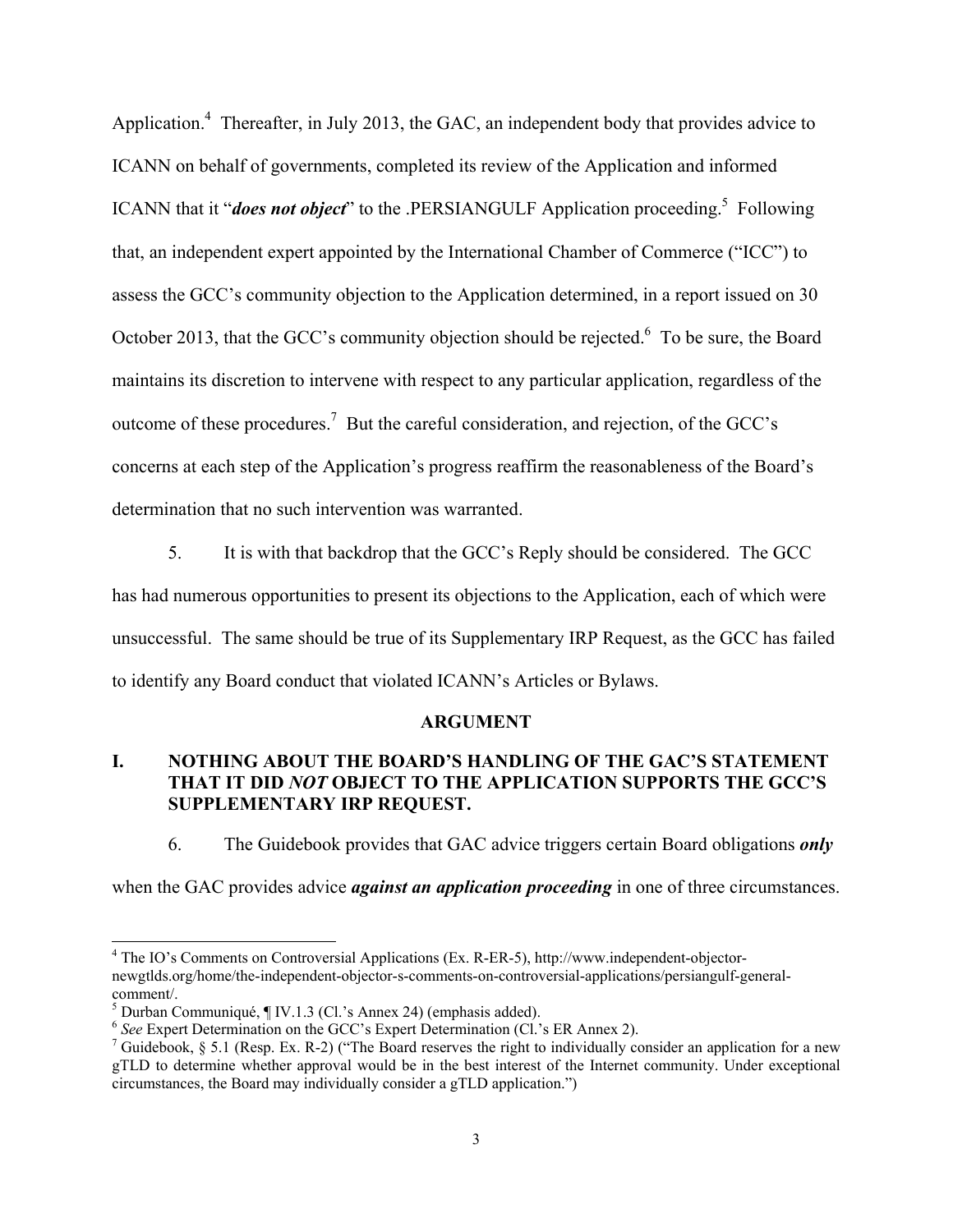7. First, pursuant to Module 3.1, Part I of the Guidebook, the GAC may issue "consensus advice" that an application "should not proceed." Consensus advice "create[s] a strong presumption for the ICANN Board that the application should not be approved."<sup>8</sup> Second, pursuant to Module 3.1, Part II of the Guidebook, the GAC may issue non-consensus advice indicating that it has "concerns about a particular application[,]" in which case the Board is expected to enter into a dialogue with the GAC to understand the scope of the concerns.<sup>9</sup> Third, pursuant to Module 3.1, Part III of the Guidebook, the GAC may issue advice to ICANN "that an application should not proceed unless remediated" which raises "a strong presumption for the Board that the application should not proceed unless there is a remediation method available..]"<sup>10</sup>

8. The only advice the GAC offered concerning the Application is found in the Durban Communiqué, which was the official statement from the GAC to ICANN resulting from the Durban meeting. Therein, the GAC informed ICANN that it "finalized its consideration" of the Application and that the GAC "**does not object**" to the Application proceeding.<sup>11</sup> As such, the ICANN Board decided to continue processing the Application "in accordance with the established procedures in the [Guidebook.]"<sup>12</sup> This response is exactly what the Board was supposed to do—it considered and followed the GAC's advice. There is no Article, Bylaws provision or Guidebook provision that requires the ICANN Board to do more.

9. The GCC's Reply, however, reiterates its argument that the minutes from the GAC's meeting in Durban constitute "non-consensus advice" against the Application

 $8 \text{ Id.}, 8 \text{ 3.1(I).}$ 

<sup>&</sup>lt;sup>9</sup> *Id.*, § 3.1(II)<br><sup>10</sup> *Id.*, § 3.1(III).<br><sup>11</sup> Durban Communiqué, ¶ IV.1.3 (Cl.'s Annex 24) (emphasis added).

<sup>12</sup>Annex 1 to NGPC Resolution 2013.09.10.NG03 at GAC Register #9 (R-ER-10), *also available at* https://www.icann.org/en/system/files/files/resolutions-new-gtld-annex-1-10sep13-en.pdf.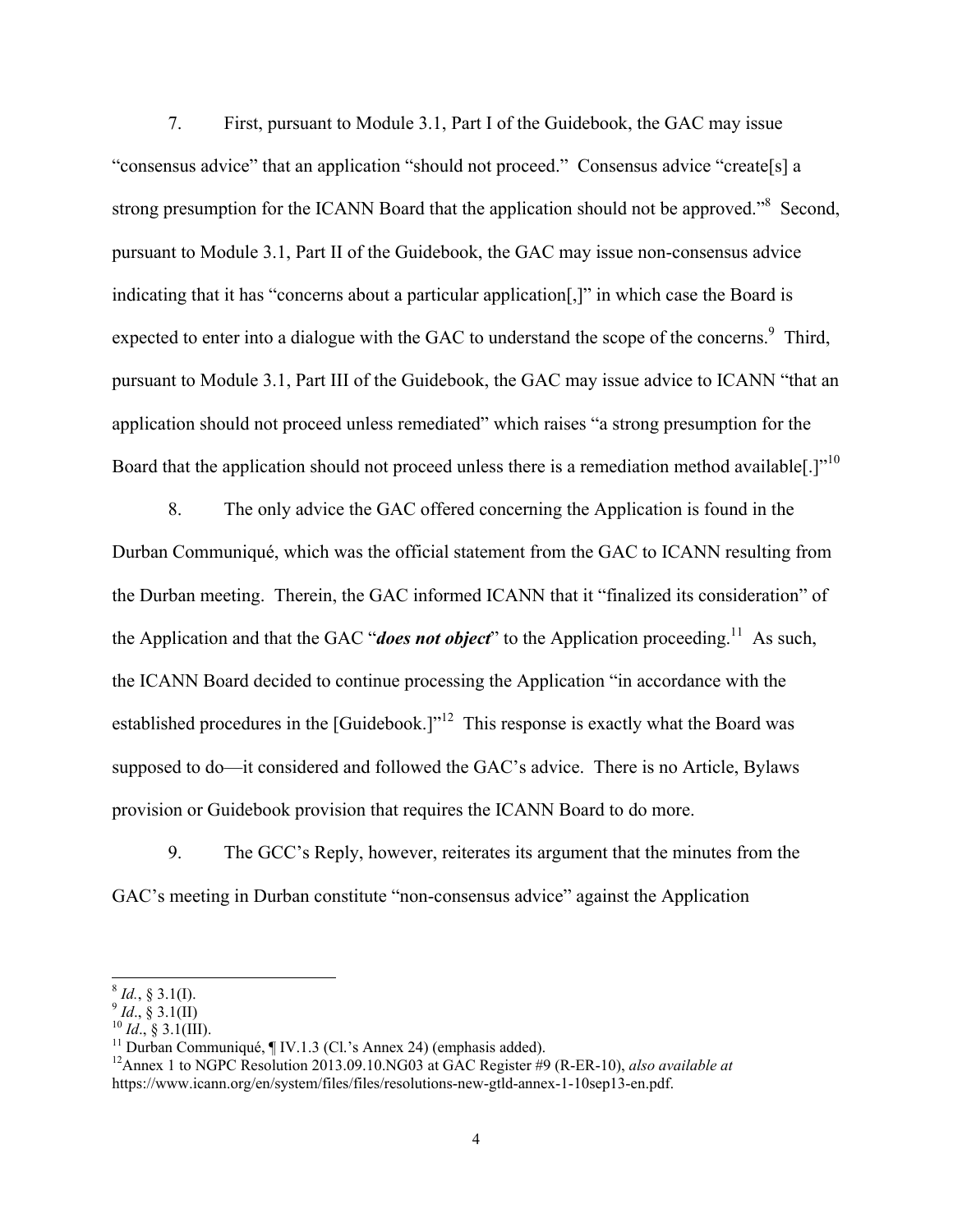proceeding.<sup>13</sup> As ICANN has previously explained, this argument is unsupported.<sup>14</sup> First, the GAC's official statements of advice to the Board are communicated through communiqués, not minutes of its meetings.<sup>15</sup> Second, the meeting minutes in question do not support the GCC's position. To start, the GCC places much weight on the fact that the minutes "noted the opinion of GAC members from UAE, Oman, Bahrain and Qatar that this application should not proceed due to lack of community support and controversy of the name."<sup>16</sup> But those GAC members are also members of the GCC. In other words, although GAC members are encouraged to voice their opinions, these specific GAC members seeks to elevate *their own comments* made at the Durban meeting into GAC advice. The Guidebook, however, limits the types of GAC advice that can impose any sort of duty on the Board, and comments made by individual GAC members during a meeting is not among them. That is not to say that the GCC members' comments were meaningless, as they were taken into account during the meeting, which was the proper forum for them. However, they simply do not comprise GAC advice of the sort that the Guidebook provides will trigger any sort of duty on the part of the Board. Third, and last, the meeting minutes made clear that with respect to .PERSIANGULF "the GAC does not provide advice against this string proceeding."<sup>17</sup> So even if the minutes could constitute non-consensus advice (which they do not), they would still ultimately provide no support for the GCC's Supplementary IRP Request.

10. Nor does the IRP panel's declaration in the *DotConnectAfrica Trust v. ICANN* IRP ("*DCA* IRP") provide any foothold for the GCC's position. The situation in the *DCA* IRP is

 $13$  Reply at Pg. 3.

<sup>&</sup>lt;sup>14</sup> ICANN's Response to Supplementary IRP Request at Pgs. 5-6.

 $^{15}$  GAC Operating Principles 46, 51 (Resp. Ex. R-25).

 $16$  Reply at Pg. 3 (emphasis altered).

 $17$  GAC Meeting Minutes, 13-18 July 2013 at 2 (Cl. Annex-34).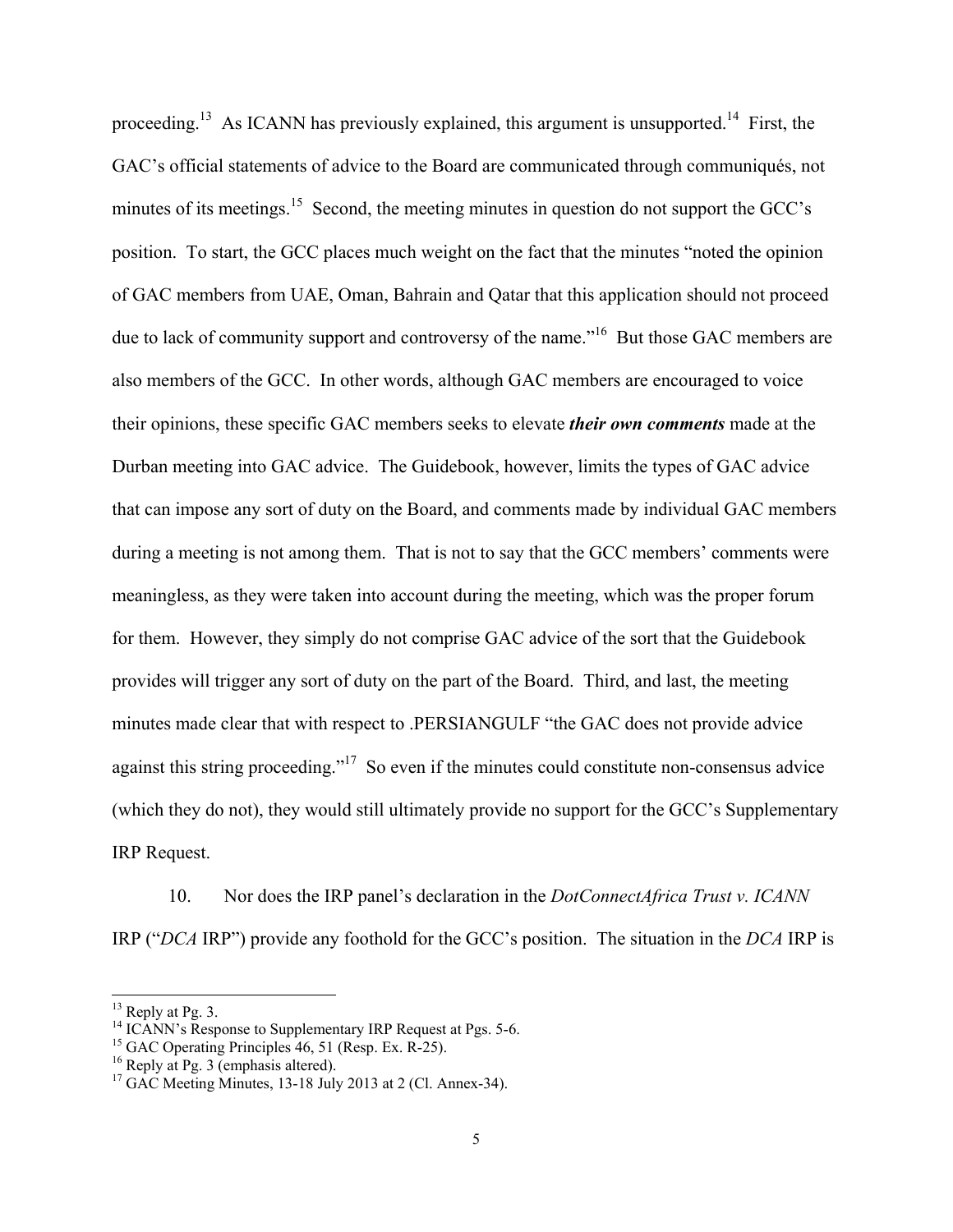not analogous to this matter. In the *DCA* IRP, the GAC provided the Board with consensus advice that a particular application for .AFRICA should not proceed. As previously noted, the Guidebook provides that such consensus advice should create a "strong presumption" that an application should not proceed. Here, in contrast, the GAC advised that it did *not* object to the .PERSIANGULF Application proceeding. In its Reply, the GCC completely disregards this important distinguishing point and, instead, contends that "ICANN's transparency obligations arise when its Board makes a decision based on [the] GAC's advice."18 This statement, however, misses the mark: here, the Board did not make a "decision" based on the GAC's "advice." Rather, the ICANN Board, after independent evaluation of the GAC's advice, directed ICANN staff to continue processing the .PERSIANGULF Application after the GAC advised that it did not object to the Application proceeding.19 In other words, because the GAC did not object to the Application, the Board did *not* intervene and halt the processing of the Application, which was proceeding per the terms of the Guidebook given that the Application had survived all objection proceedings and passed all evaluations.

11. Indeed, given that the GAC did not issue any advice of the sort that triggers the Board's obligation to halt the Application's progress, the GCC must be alluding to the Board's discretion to individually consider an application.<sup>20</sup> But again, "the fact that the ICANN Board enjoys [the] discretion [to individually consider an application for a new gTLD] and may choose to exercise it at any time does not mean that it is bound to exercise it  $\dots$  ..."

12. In short, faced with the reality that the Board complied with all applicable

 $18$  Reply at Pg. 5 ¶ 13.

<sup>&</sup>lt;sup>19</sup> NGPC Resolution 2013.09.10NG03 (Ex. R-ER-9; Annex 1 to NGPC Resolution 2013.09.10NG03 (Ex. R-ER-10).<br><sup>20</sup> See Guidebook, § 5.1 (Resp. Ex. R-2).

<sup>&</sup>lt;sup>21</sup> Booking.com Final Determination ¶ 138 (Resp. Ex. R-28), https://www.icann.org/en/system/files/files/finaldeclaration-03mar15-en.pdf.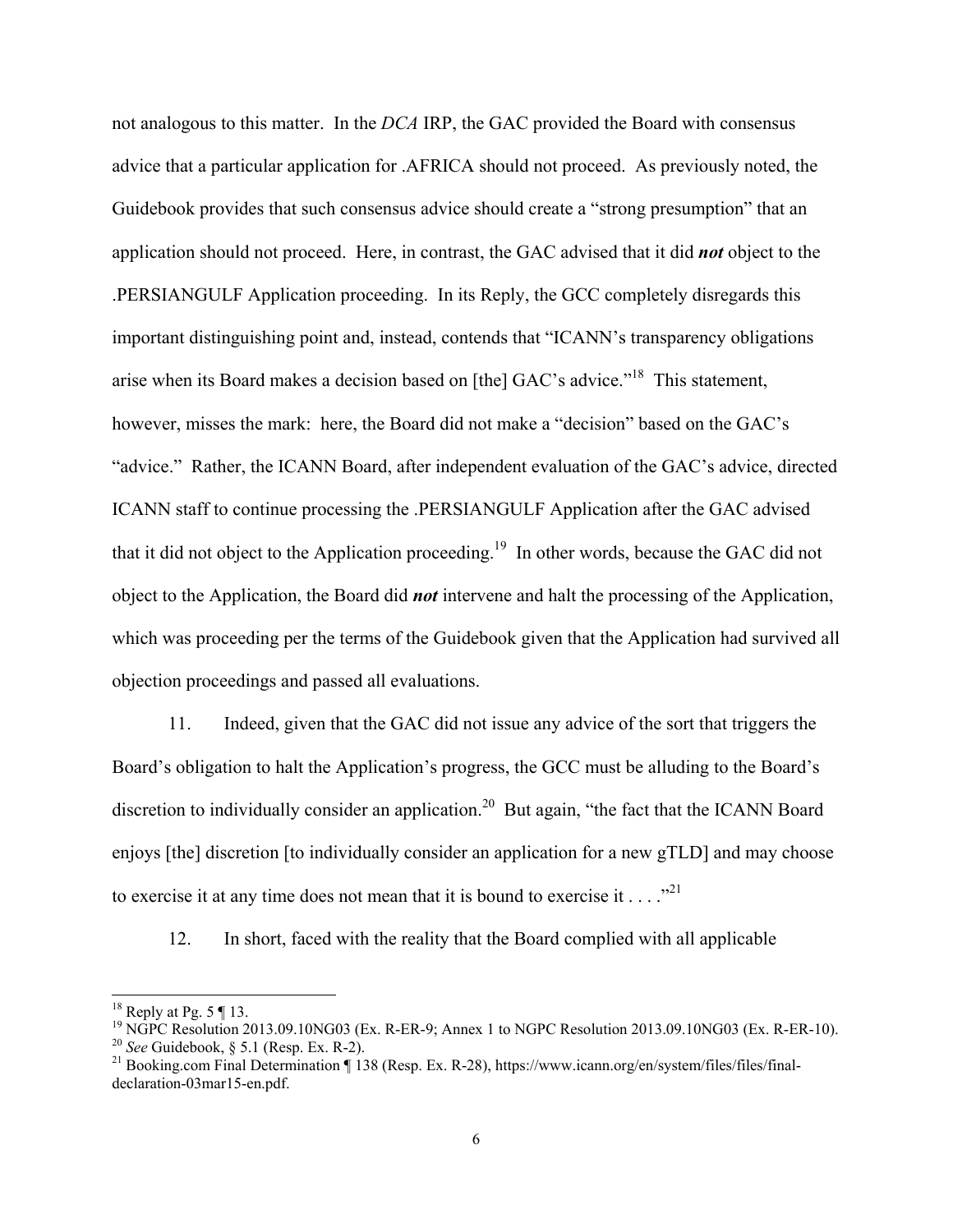Articles, Bylaws and Guidebook provisions, the GCC seeks to rewrite the Guidebook and insert a provision that converts comments by individual GAC members into "non-consensus advice" when transcribed into the meeting minutes. Nevertheless, the Guidebook cannot be interpreted in that manner, and the GCC has failed to show that the Board violated any Article or Bylaws provision when it determined not to halt the Application's progress based on the GAC's statement that the GAC "*does not object*" to the Application proceeding.<sup>22</sup>

## **II. THE GCC HAS NOT BEEN "MATERIALLY AFFECTED" BY THE ICANN BOARD'S DECISION TO PROCEED WITH THE .PERSIANGULF APPLICATION.**

13. An IRP is only available to those "materially affected" by an ICANN Board action or decision.<sup>23</sup> As ICANN has previously explained.<sup>24</sup> the GCC has failed to identify any legally-recognizable injury or harm it will suffer if a .PERSIANGULF gTLD is created.

14. In fact, the IO and Judge Schwebel (the ICC expert panelist who considered the GCC's community objection) have previously found that there is a real question about whether the GCC will suffer any legally-recognizable harm at all if the .PERSIANGULF gTLD is approved.<sup>25</sup> Judge Schwebel explained, "the fact remains that the practical effect of registration of .PERSIANGULF gTLD is difficult to discern and weigh. Hence it follows that a likelihood of material detriment has not been established."<sup>26</sup> Moreover, as Judge Schwebel recognized in his expert determination on the GCC's community objection, any perception that Arab states in the region accept the disputed name could be counteracted by the GCC's "registration of a domain such as .ARABIANGULF gTLD."

 $\overline{\phantom{a}}$ 

 $22$  Durban Communiqué, ¶ IV.1.3 (Cl.'s Annex 24).

<sup>&</sup>lt;sup>23</sup> Bylaws, Art. IV,  $\frac{1}{9}$  3.2 (Resp. Ex. R-1).

 $24$  ICANN's Response to Supplementary IRP Request, at Pgs. 12-14.

<sup>&</sup>lt;sup>25</sup> Independent Objector's Comments Regarding the Application (Resp. Ex. R-11); Expert Determination on the GCC's Expert Determination (Cl.'s ER Annex 2).

<sup>&</sup>lt;sup>26</sup> Expert Determination on the GCC's Expert Determination  $\P$  40 (Cl.'s ER Annex 2).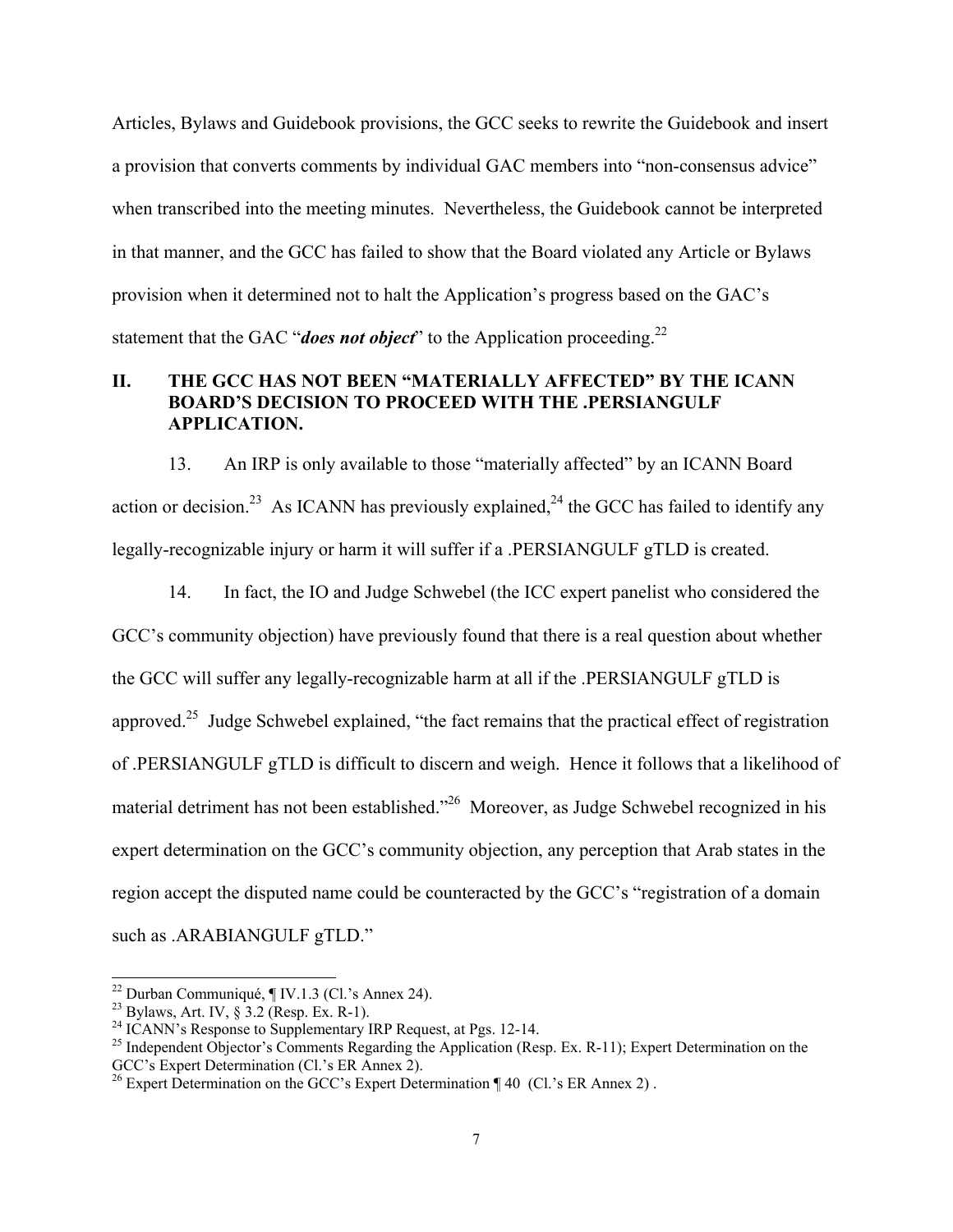15. The GCC seeks to explain away these findings by trying to differentiate between the standard applied by Judge Schwebel (whether the GCC would suffer material *detriment* from the operation of the .PERSIANGULF string) and the standard that this Panel must consider (whether Claimant was materially *affected* by the Board's decision not to stall the Application's progress).<sup>27</sup> This semantic distinction identifies no substantive difference between the two standards. Indeed, the Bylaws make clear that for purposes of the IRP standing requirement, "[i]n order to be materially affected, the person must *suffer injury or harm* that is directly and causally connected to the Board's alleged violation of the Bylaws or the Articles . . . ."<sup>28</sup> In other words, the basic question at the heart of both inquiries is whether the GCC will be injured or harmed by the string's operation. The GCC has never offered any answer to that question other than its simple preference that no one operate it. That subjective preference does not mean the GCC was "materially affected" in the manner necessary to support an IRP request.

16. The Reply does not attempt to fill the gap Judge Schwebel identified, and fails to identify any injury or harm that the operation of a .PERSIANGULF string would have upon the GCC or any of its members. Instead, the Reply merely summarizes the complaints about the new gTLD process that the GCC has raised throughout this IRP proceeding, contending that the "Board's decision to proceed with the .PERSIANGULF application denied the GCC its right to due process and discriminated against" it.<sup>29</sup> However those arguments skip a necessary preliminary step – *before* attempting to show that the Board violated an Article or Bylaws provision (which it did not), an IRP claimant must establish standing by demonstrating that the Board conduct in question caused injury or harm to the claimant. The GCC's Reply continues to

 $\overline{\phantom{a}}$ 

 $27$  Reply at Pgs. 7-8.

 $^{28}$  Bylaws, Article IV, § 3.2 (Resp. Ex. R-1) (emphasis added).

 $^{29}$  Reply at Pg. 20.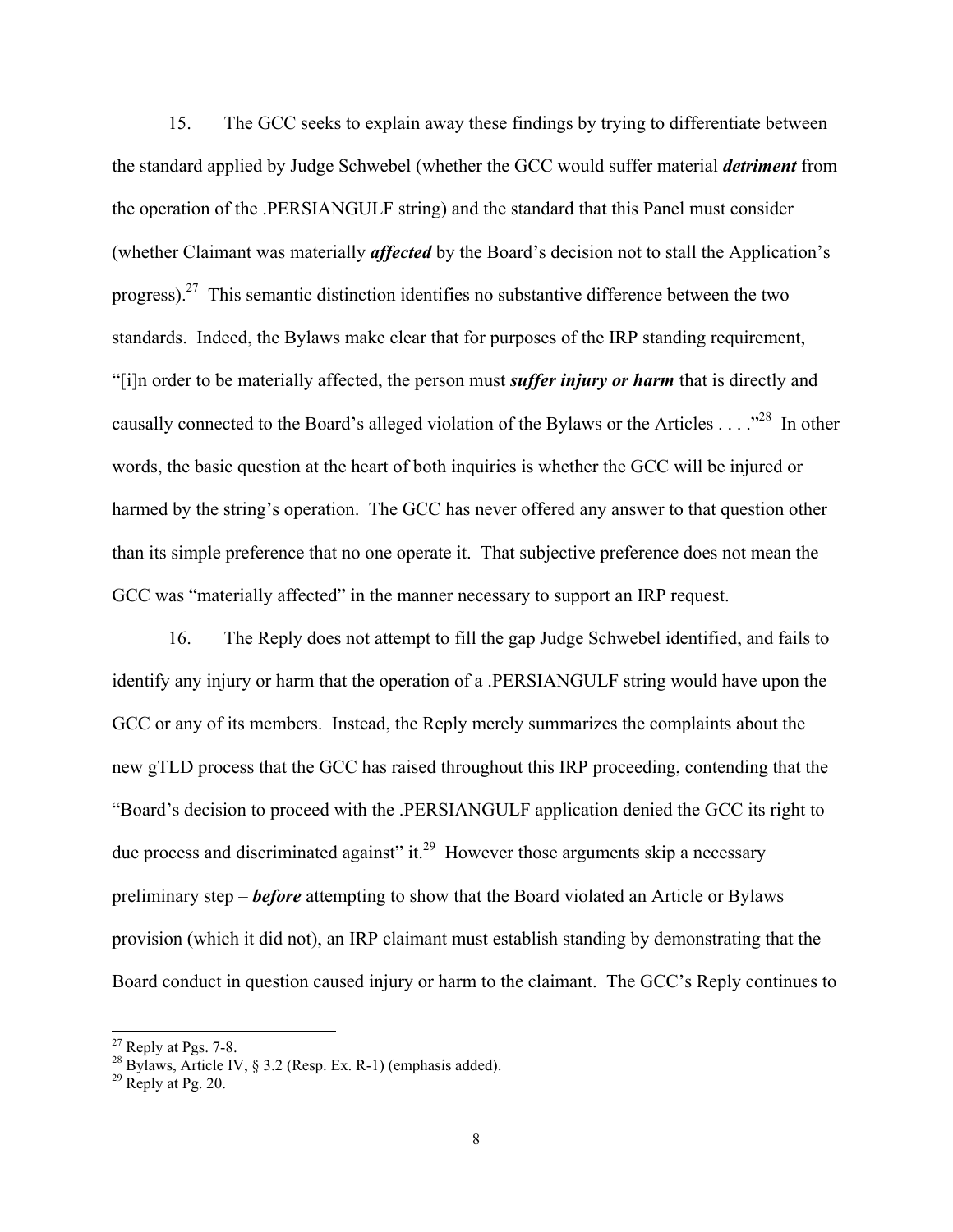omit any explanation of the injury or harm the GCC would experience should the Application proceed to delegation. Thus, the Supplementary IRP Request should be denied.

## **III. THE GCC'S IRP REQUEST REMAINS TIME-BARRED.**

17. ICANN's Bylaws require that an IRP be initiated within *thirty days* of the posting of the minutes of the Board meeting that the IRP claimant contends demonstrates that ICANN violated its Articles or Bylaws.<sup>30</sup> As previously explained, the minutes and Board Briefing Materials related to Board's decision to direct ICANN staff to continue processing the .PERSIANGULF Application were posted on 30 September 2013.31 Thus, the GCC's deadline expired on 30 October 2013, over a year before the GCC filed its Supplementary IRP Request.

18. In its Reply, the GCC presents only one new argument in response to this stark chronology. It tries to argue that the thirty-day deadline was tolled because ICANN purportedly told GCC "it could engage in a type of Cooperative Engagement Process."32 This is incorrect.

19. *Prior to* initiating a request for IRP, complainants are urged to enter into a CEP with ICANN "for the purpose of resolving or narrowing the issues that are contemplated to be brought to the IRP."<sup>33</sup> The CEP is invoked "by providing written notice to ICANN[.]"<sup>34</sup> The running of the thirty-day IRP filing deadline is tolled while the parties are engaged in a CEP.<sup>35</sup> Likewise, according to well-documented procedures, a potential IRP claimant and ICANN may modify the timing of a CEP or IRP, as long as that modification is memorialized in writing.<sup>36</sup>

20. The GCC never invoked CEP nor formally sought any sort of extension of the

 $^{30}$ Bylaws, Art. IV, §§ 3.3, 3.14, 3.15 (Resp. Ex. R-1).

<sup>31</sup>Minutes of 10 September 2013 Meeting of the NGPC (Ex. R-ER-16), *also available at*  https://www.icann.org/resources/board-material/minutes-new-gtld-2013-09-10-en.<br><sup>32</sup> Reply at Pg. 10 (emphasis altered).

<sup>33</sup> Bylaws, Art. IV, § 3.14.

<sup>&</sup>lt;sup>34</sup> 11 April 2013 Cooperative Engagement Process Request for Independent review (Cl. S-10).<br><sup>35</sup> Id.

<sup>35</sup> *Id*. 36 *Id*.